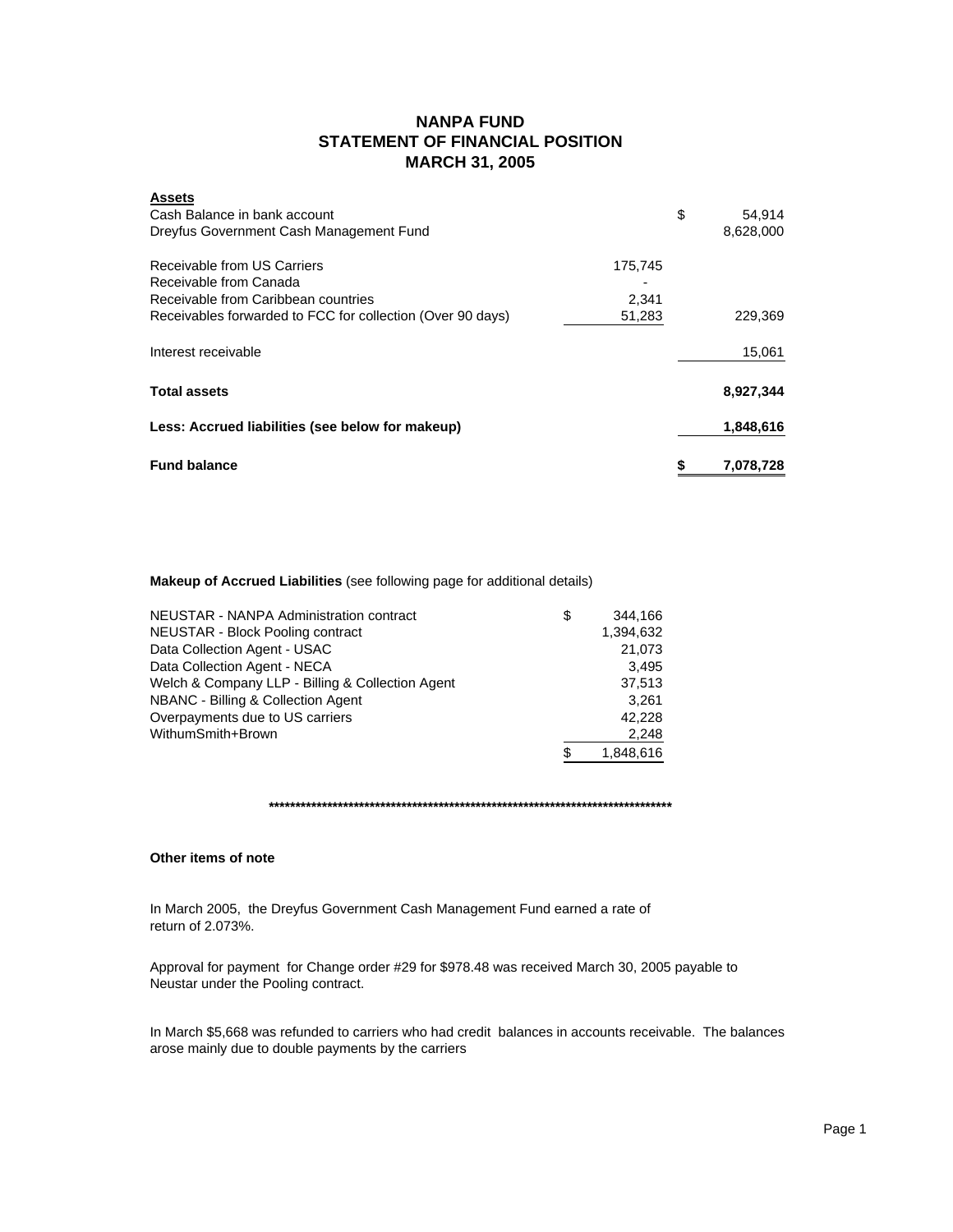### **NANPA FUND FORECASTED STATEMENT OF CHANGES IN FUND BALANCEOCTOBER 2004 TO MARCH 2006**

|                                          |          | Actual            |                          |           |                          |               |            |            |            |           |            |           |            |           |
|------------------------------------------|----------|-------------------|--------------------------|-----------|--------------------------|---------------|------------|------------|------------|-----------|------------|-----------|------------|-----------|
|                                          |          | Oct 2004 -        |                          |           |                          |               |            |            |            |           |            |           |            |           |
|                                          |          | <b>March 2005</b> | Apr-05                   | May-05    | <b>Jun-05</b>            | <b>Jul-05</b> | Aug-05     | Sep-05     | Oct-05     | Nov-05    | Dec-05     | $Jan-06$  | Feb-06     | Mar-06    |
| Revenue                                  |          |                   |                          |           |                          |               |            |            |            |           |            |           |            |           |
| <b>International Contributions</b>       |          |                   |                          |           |                          |               |            |            |            |           |            |           |            |           |
| Canada                                   | (1)      | 33,683            | 5,614                    | 5,614     | 5,614                    | 5,863         | 5,863      | 5,863      | 5,863      | 5,863     | 5,863      | 5,863     | 5,863      | 5,863     |
| Caribbean countries                      | (1)      | $\sim$            | $\sim$                   | $\sim$    | $\sim$                   | 13,692        | $\sim$     | $\sim$     | $\sim$     | $\sim$    | $\sim$     | $\sim$    | <b>COL</b> |           |
| <b>Total International Contributions</b> |          | 33,683            | 5,614                    | 5,614     | 5,614                    | 19,555        | 5,863      | 5,863      | 5,863      | 5,863     | 5,863      | 5,863     | 5,863      | 5,863     |
| Domestic Contributions - US carriers     | (1)      | 1.247.048         | 205,720                  | 205,720   | 205,720                  | 2,657,498     | 205,720    | 205,720    | 205,720    | 205,720   | 205,720    | 205,720   | 205,720    | 205,720   |
| Interest income                          | (2)      | 79.305            | 11,500                   | 11,000    | 10,000                   | 12,500        | 12,500     | 12.500     | 12,500     | 12,000    | 12,000     | 12,000    | 12,000     | 12,000    |
| <b>Total revenue</b>                     |          | 1,360,036         | 222,834                  | 222,334   | 221,334                  | 2,689,553     | 224,083    | 224,083    | 224,083    | 223,583   | 223,583    | 223,583   | 223,583    | 223,583   |
| <b>Expenses</b>                          |          |                   |                          |           |                          |               |            |            |            |           |            |           |            |           |
| <b>NANPA Administration</b>              | (3), (7) | 680,587           | 117,304                  | 140,678   | 117,304                  | 119,835       | 119,835    | 119,835    | 119,835    | 119,835   | 119,835    | 119,835   | 119,835    | 119,835   |
| 1K Block Pooling Administration          | (3), (6) | 1,683,713         | 278,731                  | 307,013   | 278,731                  | 291,778       | 291,778    | 291,778    | 291,778    | 291,778   | 291,778    | 291,778   | 291,778    | 291,778   |
| <b>Carrier Audits</b>                    | (8)      |                   | $\overline{\phantom{a}}$ | ٠         | 700,000                  |               |            |            |            |           |            |           |            | ٠         |
| <b>Billing and Collection</b>            |          |                   |                          |           |                          |               |            |            |            |           |            |           |            |           |
| <b>NBANC Billing</b>                     |          | 29,269            | $\sim$                   | $\sim$    | $\overline{\phantom{a}}$ | $\sim$        | $\sim$     | $\sim$     | $\sim$     | $\sim$    | ٠          | $\sim$    | $\sim$     |           |
| Welch & Company LLP                      | (3)      | 132,911           | 19,900                   | 19,900    | 19,900                   | 19,900        | 19,900     | 19,900     | 19,900     | 19,900    | 19,900     | 19,900    | 19,900     | 19,900    |
| Data Collection Agent                    | (4)      | 8,033             | 8,333                    | 8,333     | 8,333                    | 8,333         | 8,333      | 8,333      | 8,333      | 8,333     | 8,333      | 8,333     | 8,333      | 8,333     |
| <b>Annual Operations Audit</b>           | (5)      |                   | $\overline{\phantom{a}}$ | 28,725    |                          |               |            |            |            | $\sim$    | 40,000     |           |            |           |
| <b>Total expenses</b>                    |          | 2,534,513         | 424,268                  | 504,649   | 1,124,268                | 439,846       | 439,846    | 439,846    | 439,846    | 439,846   | 479,846    | 439,846   | 439,846    | 439,846   |
| Net revenue (expenses)                   |          | 1,174,477) (      | 201,434) (               | 282,315)  | 902,934)                 | 2,249,707 (   | 215,763) ( | 215,763) ( | 215,763) ( | 216,263)  | 256,263) ( | 216,263)  | 216,263)   | 216,263)  |
| Opening fund balance                     |          | 8.253.205         | 7,078,728                | 6,877,294 | 6,594,979                | 5,692,045     | 7,941,752  | 7,725,989  | 7,510,226  | 7,294,463 | 7,078,200  | 6,821,937 | 6,605,674  | 6,389,411 |
| <b>Closing fund balance</b>              |          | 7,078,728         | 6,877,294                | 6,594,979 | 5.692.045                | 7,941,752     | 7,725,989  | 7,510,226  | 7,294,463  | 7.078.200 | 6,821,937  | 6,605,674 | 6,389,411  | 6,173,148 |
|                                          |          |                   |                          |           |                          |               |            |            |            |           |            |           |            |           |
| Fund balance makeup:                     |          |                   |                          |           |                          |               |            |            |            |           |            |           |            |           |
| Contingency                              |          | 1,000,000         | 1,000,000                | 1,000,000 | 1,000,000                | 1,000,000     | 1,000,000  | 1,000,000  | 1,000,000  | 1,000,000 | 1,000,000  | 1,000,000 | 1,000,000  | 1,000,000 |
| Surplus                                  |          | 6,078,728         | 5,877,294                | 5,594,979 | 4,692,045                | 6,941,752     | 6,725,989  | 6,510,226  | 6,294,463  | 6,078,200 | 5,821,937  | 5,605,674 | 5,389,411  | 5,173,148 |
|                                          |          | 7,078,728         | 6,877,294                | 6,594,979 | 5,692,045                | 7,941,752     | 7,725,989  | 7,510,226  | 7,294,463  | 7,078,200 | 6,821,937  | 6,605,674 | 6,389,411  | 6,173,148 |

#### **Assumptions:**

(5) The amount showing in November 2005 for the annual operations audit has not yet been negotiated. Amount recorded is based on prior year.

(6) The May forecasted amount includes the forecasted monthly billing of \$278,731 plus the cost of the approved change orders of \$28,282<br>(7) The May forecasted amount includes the forecasted monthly billing of \$117,304 pl

#### **Reconciliation of Forecast to Budget**

| 5.692.045 |
|-----------|
| 31.140    |
| 23.374    |
| 13.510    |
| 29,839    |
| 79.203    |
| 5.651.027 |
|           |